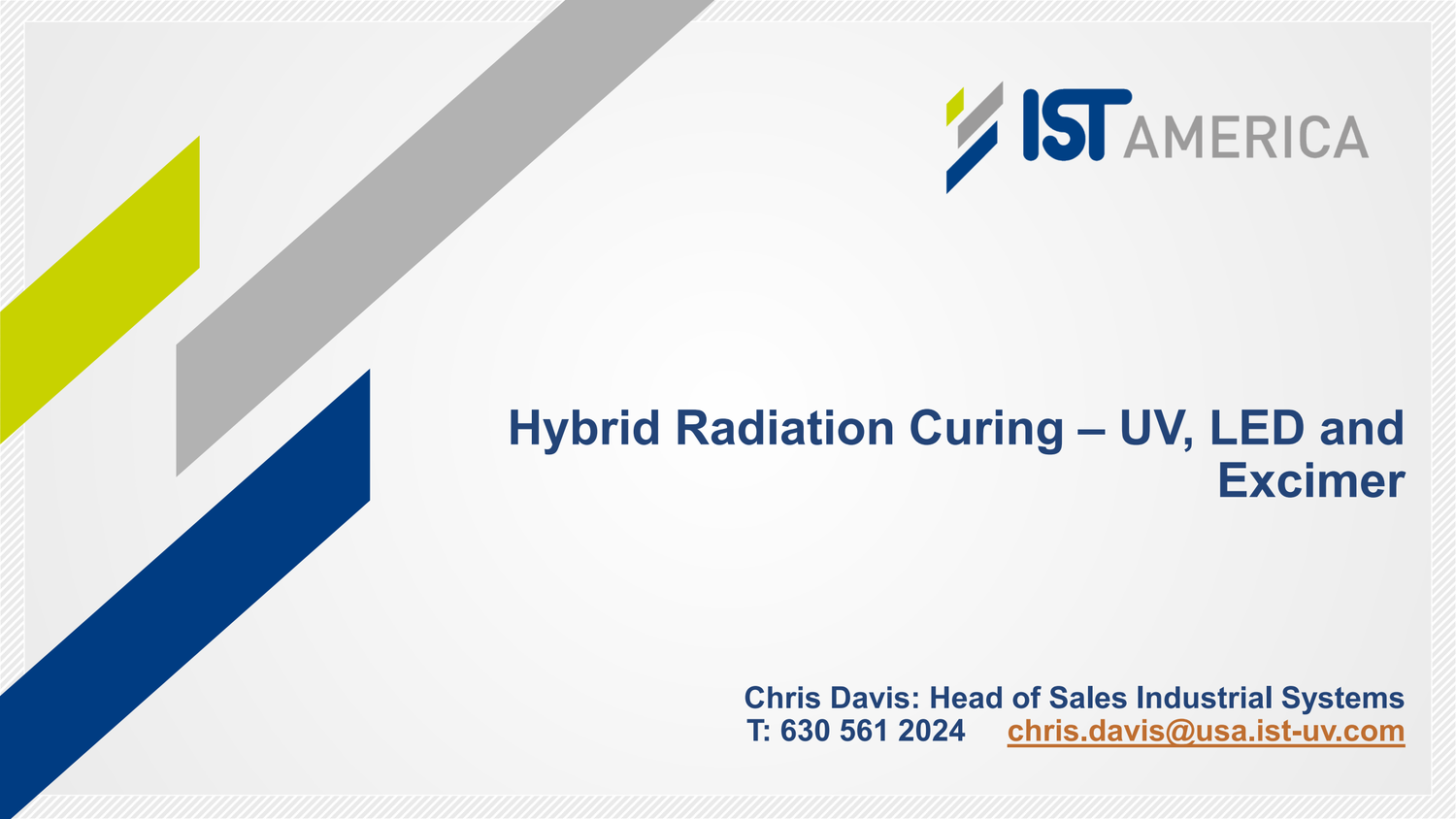## IST METZ – Introduction



- IST METZ GmbH, Nürtingen, Germany
	- $\rightarrow$  "Made in Germany"
- Founded in year 1977
- Market leader with over 13,000 UV installations Worldwide
- Approx. 350 (IST METZ)
- Approx. 600 (IST METZ Group)
- 14 Subsidaries around the World.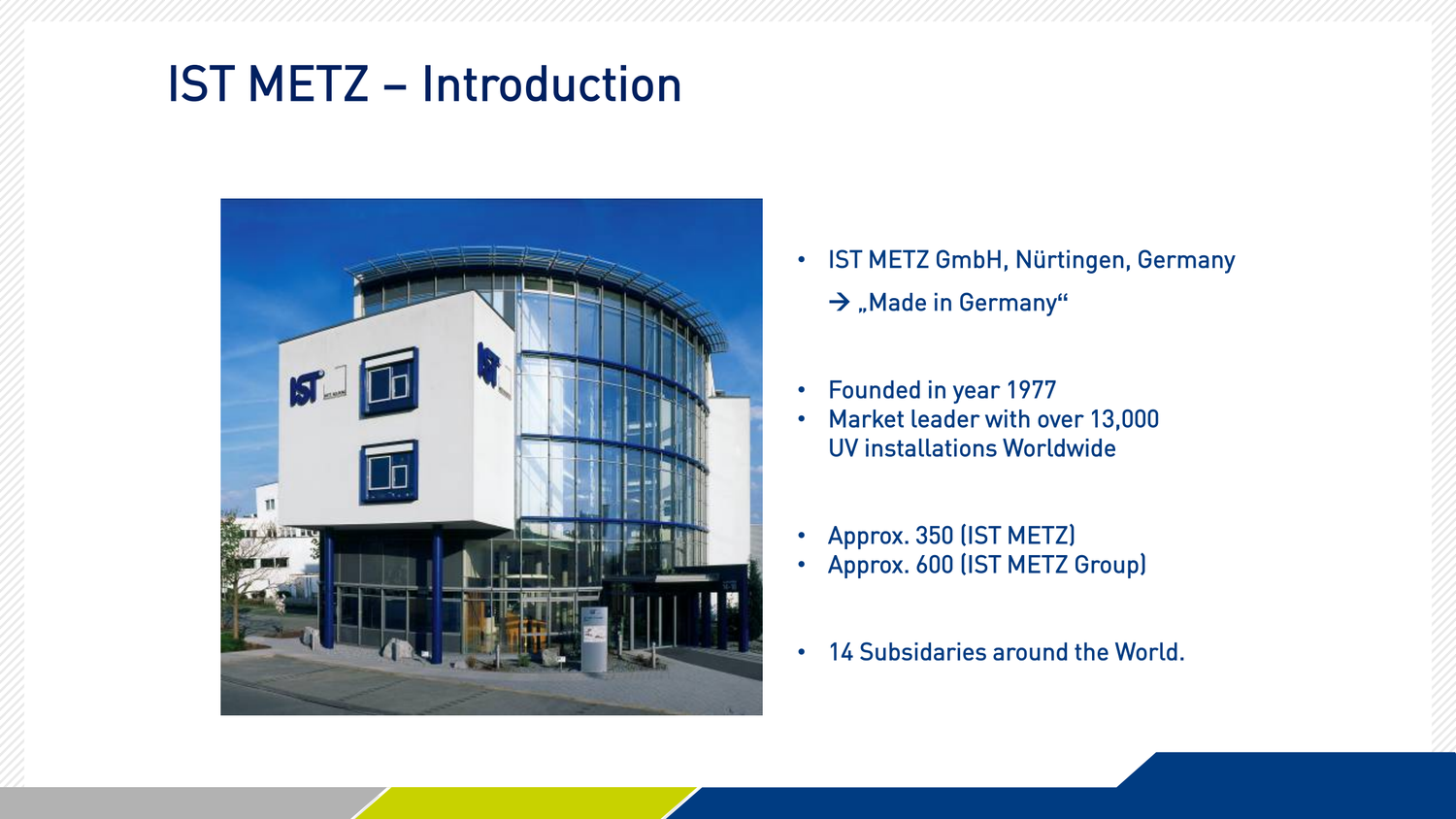#### IST – Product Snapshot – ENERGY IN LIGHT

**Water and Air-cooled UV Lamps**

**Water and Air-cooled LED Systems**

**Excimer systems**

**IR Systems**

**Combination of ALL the above**



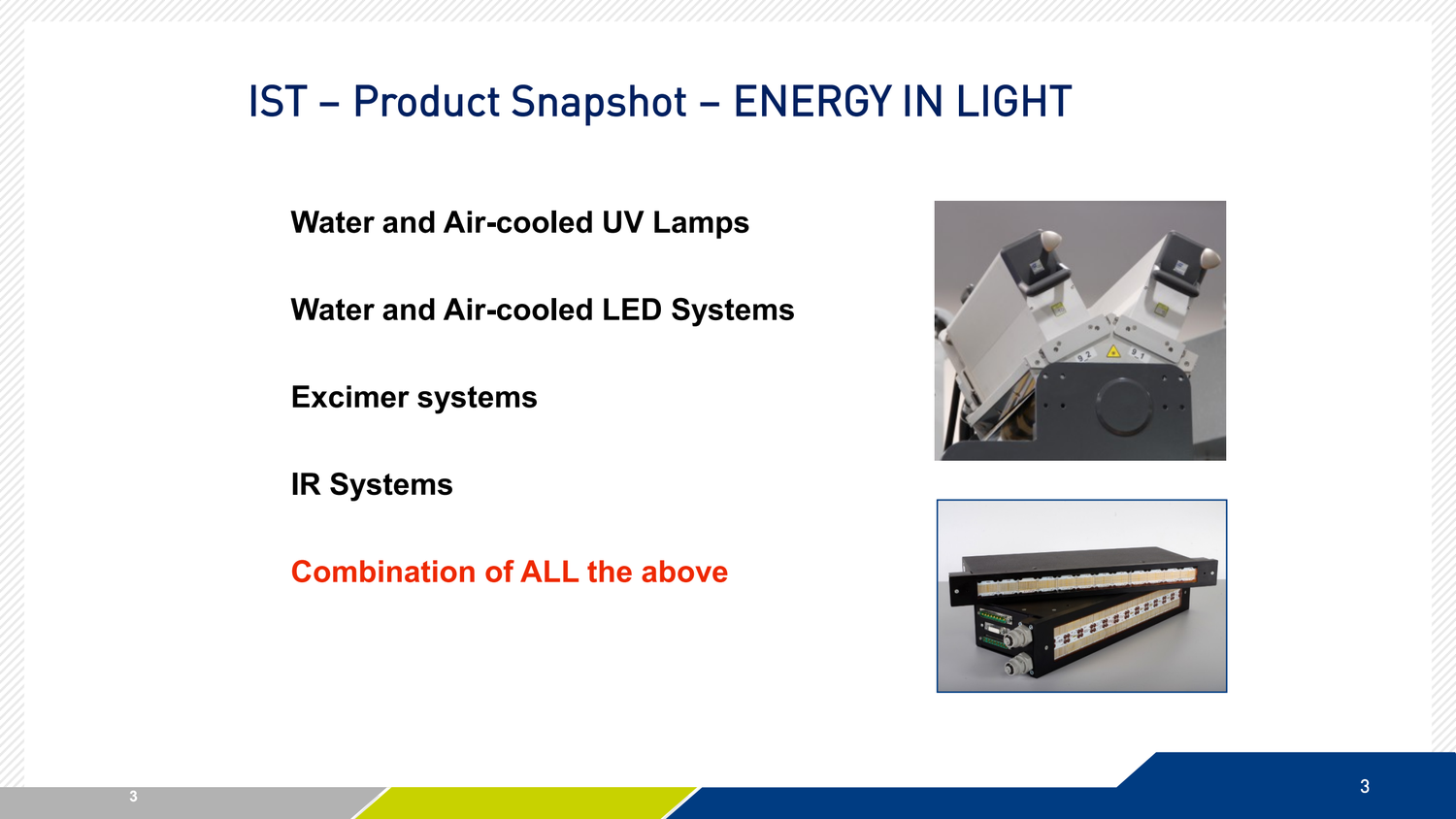# **Examples of Radiation Curing Applications**

- Technical Coatings
- Inks
- Adhesives
- Composites
- Silicone/Release
- Cleaning
- Combi Curing Systems ... UV/LED/IR/Excimer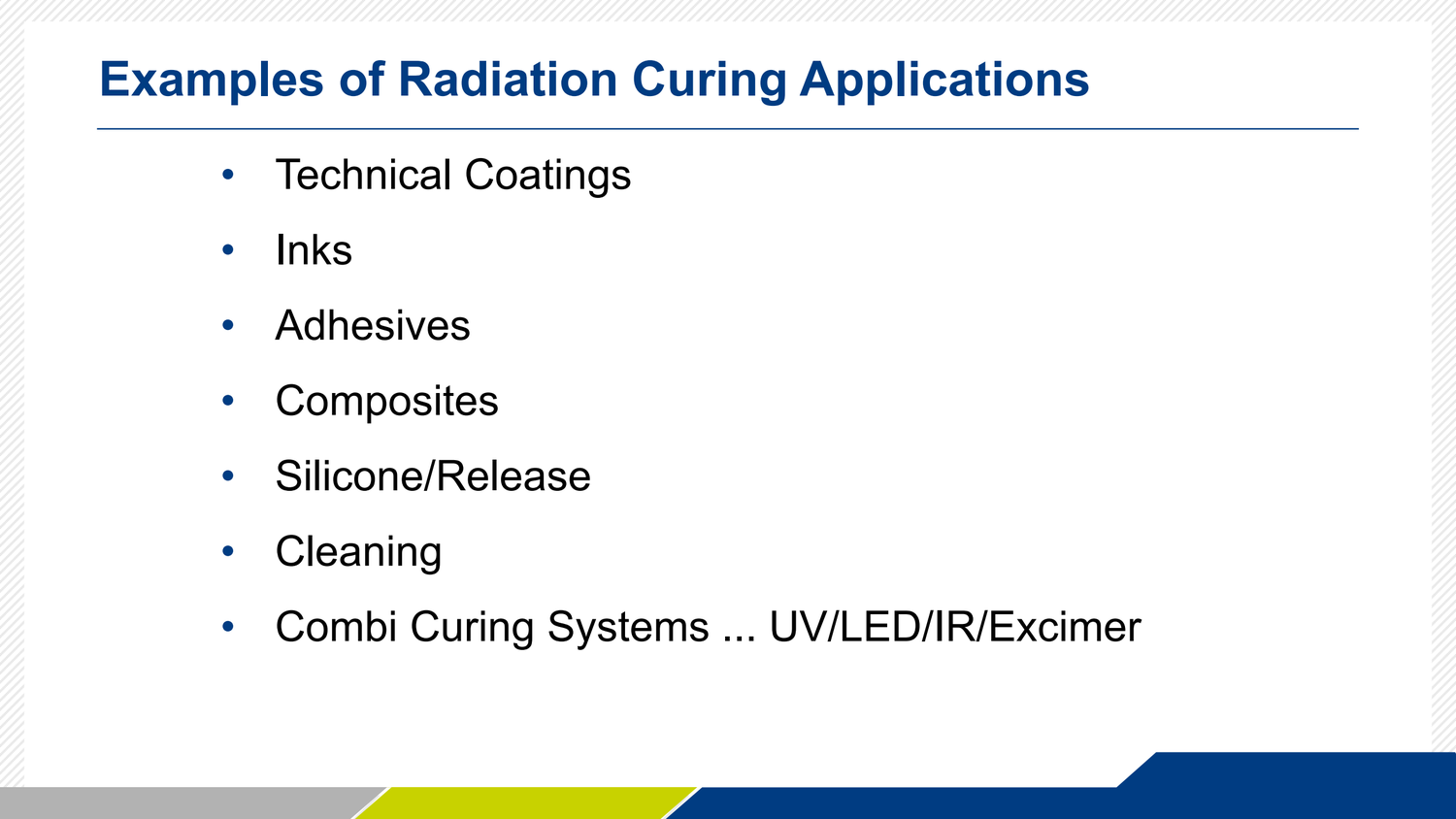#### **UV & LED Fields of Application - Examples**

| <b>Graphic Arts Industry</b>                                                                                                                                                         | <b>Converting</b>                                                                                                                                                                                                                            | <b>Industrial Applications</b>                                                                                                                                                                                                                                                                                                                                             |
|--------------------------------------------------------------------------------------------------------------------------------------------------------------------------------------|----------------------------------------------------------------------------------------------------------------------------------------------------------------------------------------------------------------------------------------------|----------------------------------------------------------------------------------------------------------------------------------------------------------------------------------------------------------------------------------------------------------------------------------------------------------------------------------------------------------------------------|
| ■ Offset<br>■ Rotogravure<br>$\blacksquare$ Flexo<br>■ Screen printing<br>■ Pad printing<br>$\blacksquare$ Inkjet<br><b>Letterpress</b><br>Bavern bye bye.<br>ab nach Hawai<br>JOOP: | • Optical Functional Films<br><b>Displays</b><br>$\mathcal{L}_{\mathcal{A}}$<br>■ Siliconization<br><b>Hotmelt-PSA</b><br><b>PVC flooring</b><br><b>Lamination of webs and</b><br><b>plastics</b><br>■ Scratch resistant coating<br>of films | ■ Automotive parts<br><b>UV PVD processes</b><br>■ Cosmetic industry<br>Anti-corrosion on metal<br>■ Adhesives & Encapsulations<br>■ UV Pretreatment & cleaning<br>■ Furniture & flooring<br>■ Telecommunication<br>■ Coil Coating<br>■ Composites<br>■ Electronics<br>■ Industrial Inkjet<br>■ Rapid Prototyping<br>Air & Water treatment<br>■ Cups, tubes and cans (RIM) |
|                                                                                                                                                                                      |                                                                                                                                                                                                                                              |                                                                                                                                                                                                                                                                                                                                                                            |

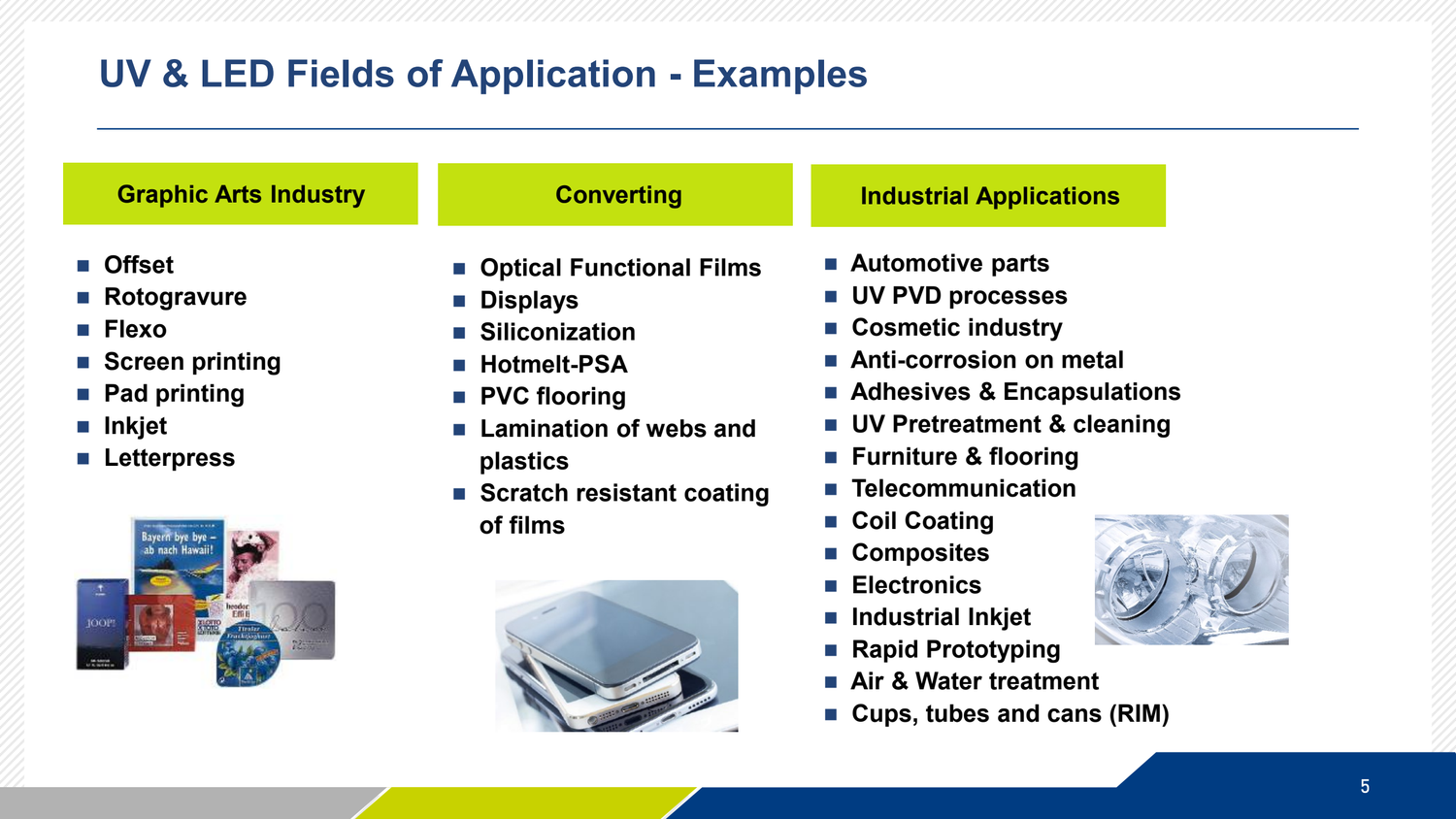#### **Traditional UV Curing – Typical in Industrial Application**

- Typical water-cooled UV lamp output determined by bulb dopant and reflector.
- Typical widths between 10" to 96"
- Different variations of mounting solutions.
- Integrated UV measuring
- Inertisation common (N2)
- Closed loop power control for precise curing.

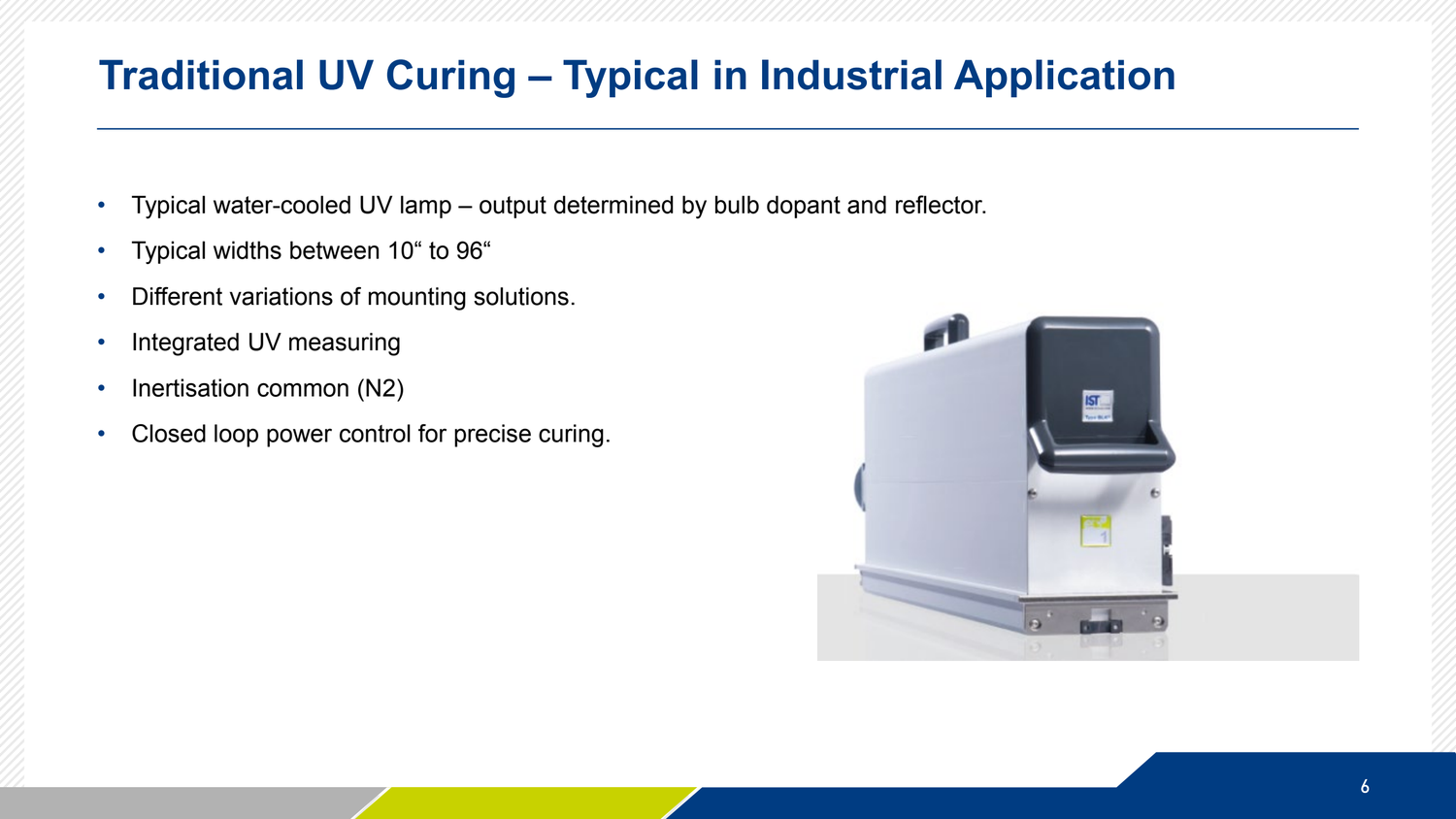#### **Traditional UV Curing – Focus and Distance**

#### **… is about how to guide the UV light from the UV lamp to the substrate.**



No reflector = more than 50% loss of UV light

Heat removal for heat sensitive substrates -> Cold Reflector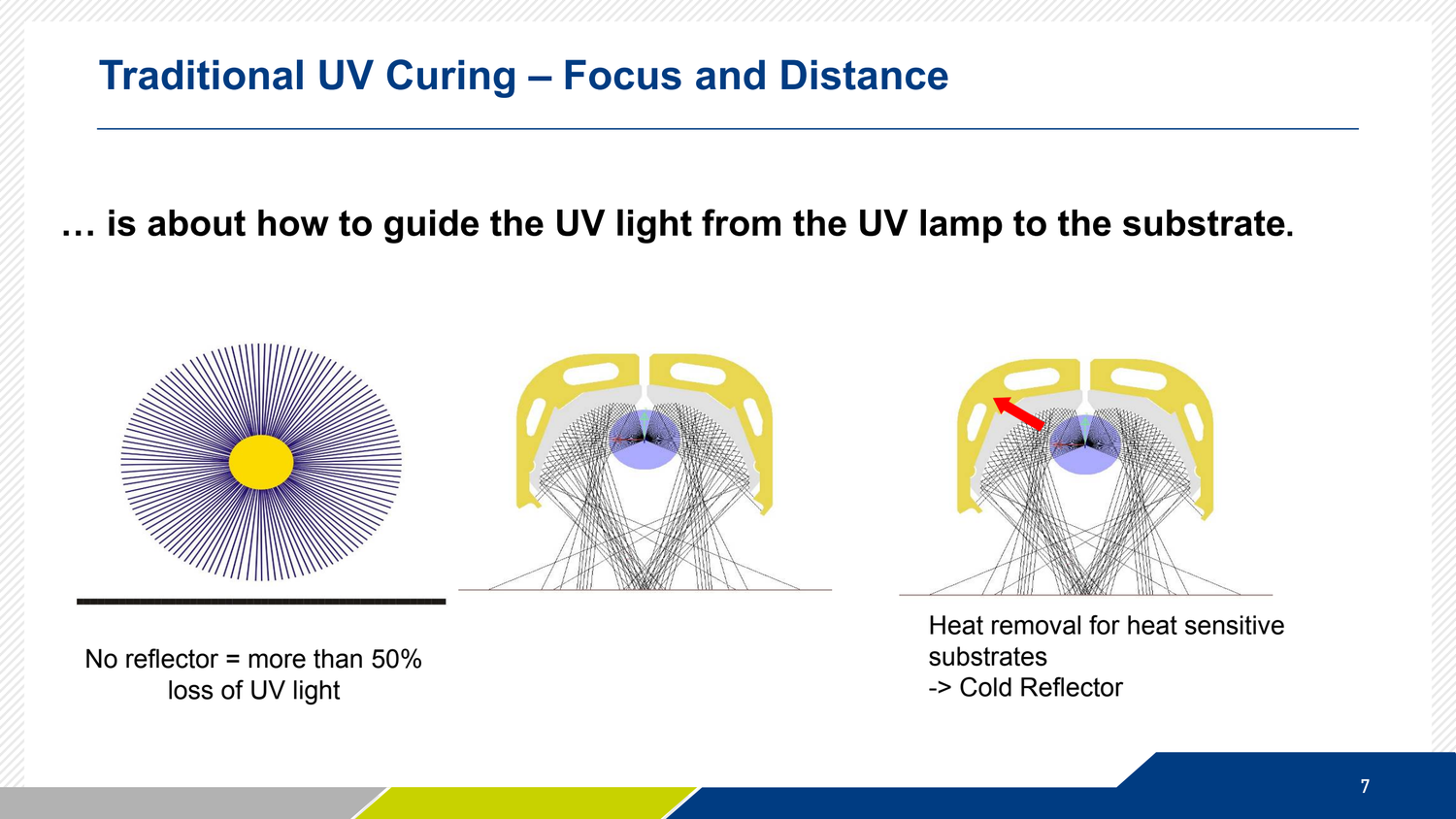## UV Output - Dopant



Typical characteristics for standard Hg lamp according to [Lambrecht 1999]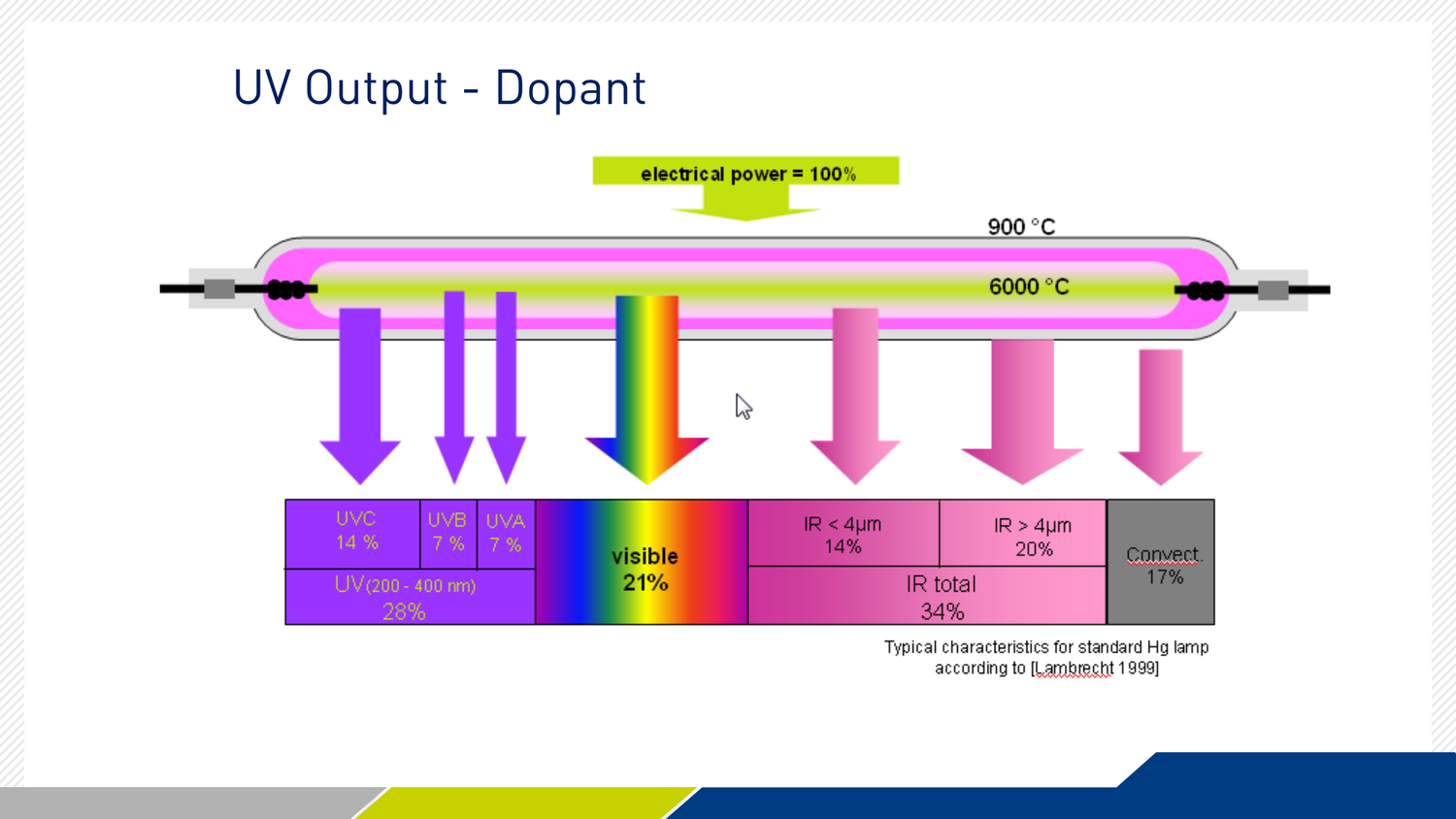### **Dose & Intensity – KEY Parameters in UV Curing**

- Intensity (Peak) in mW/cm<sup>2</sup>
- Dose (energy density) in mJ/cm<sup>2</sup>
- Both are defined in UVC, UVB and UVA … and Dose has a velocity value given.
- Both can be measured with a radiometer (EIT Power Puck).
- Type of reaction free radical or cationic will also define your UV system configuration.
- UV Output is **NOT** measured in Watts/inch ... this is INPUT!!!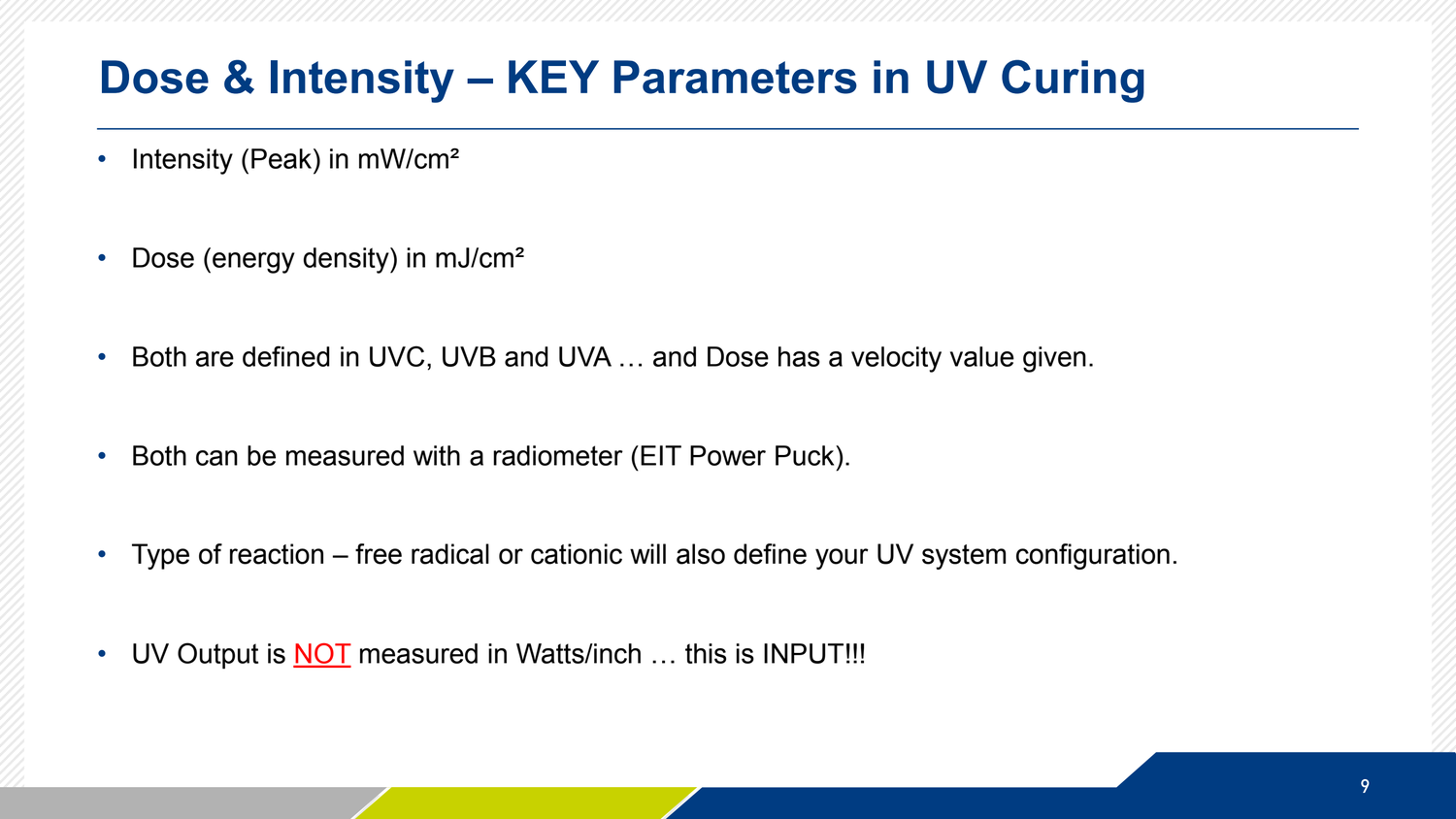#### **UV Application Example – UV Acrylates -> Tapes**

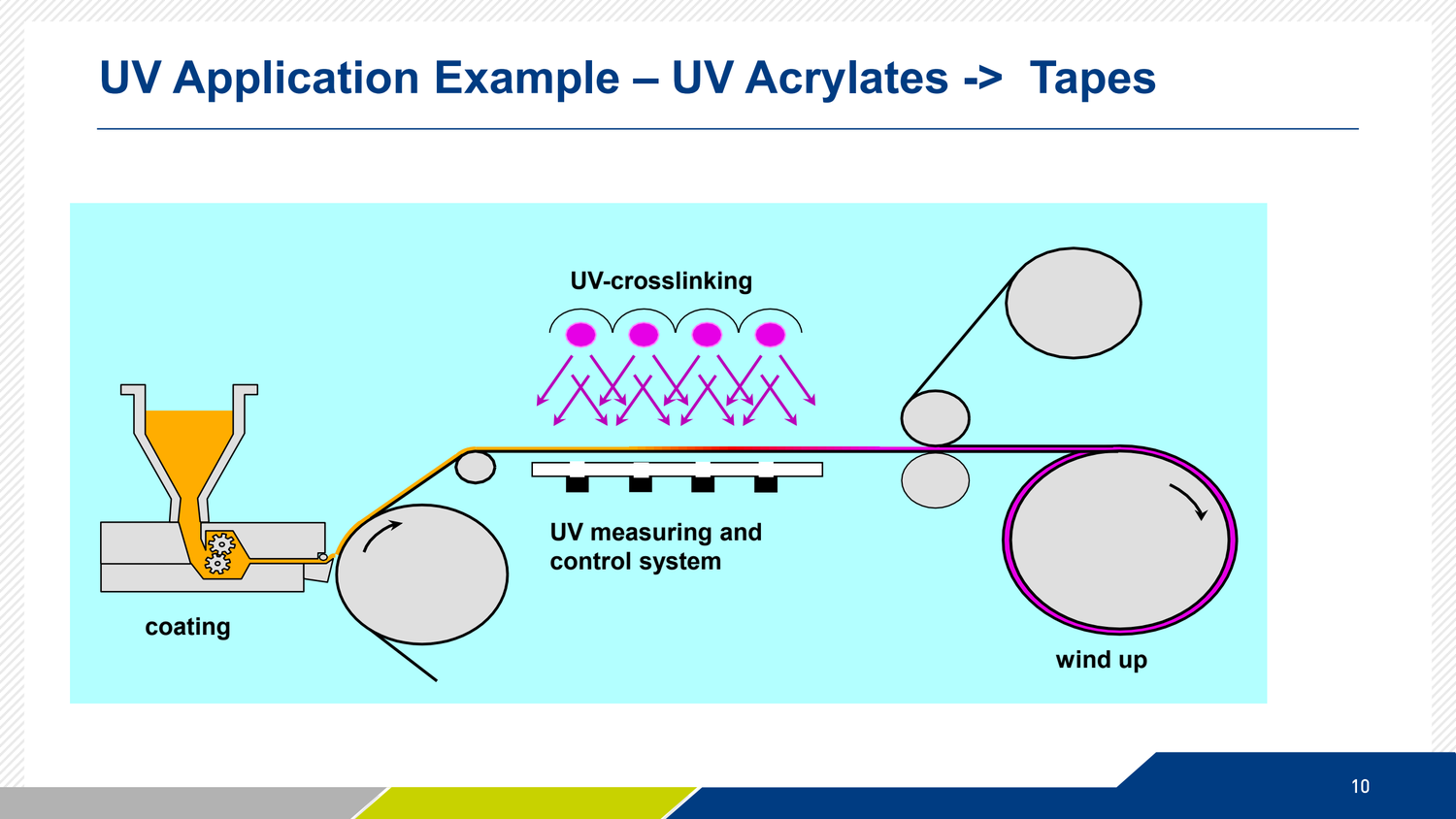#### **LED – UVA Alternative**

•**Active UV Band**

- •**UVC – Short Wavelength, high energy … creates surface characteristics**
- •**UVA – Opaque/pigmented coatings, long wavelength with better penetration.**

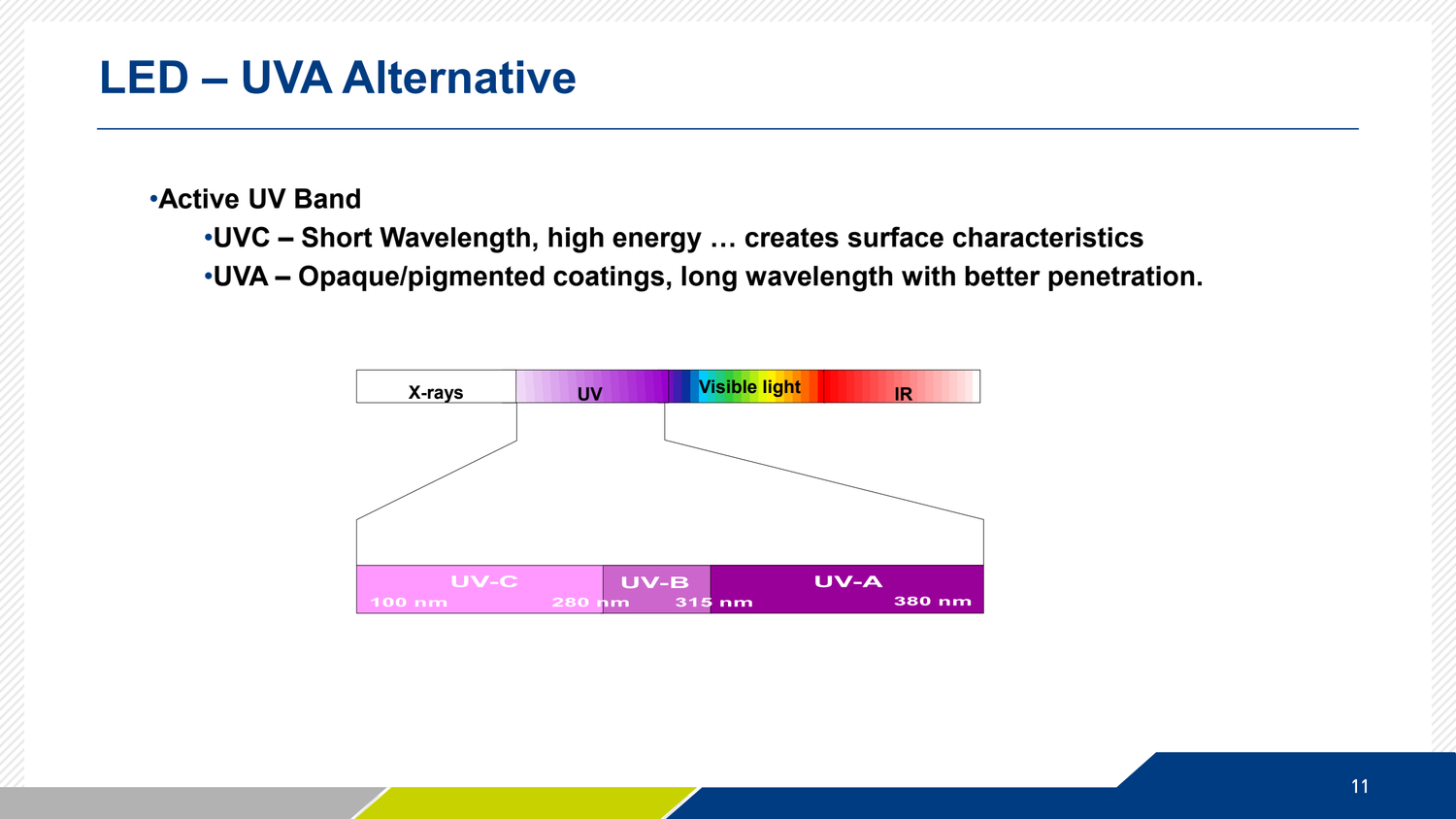### **LED – UVA Alternative**



- **LED is monochromatic (steep bell curve) with no IR content web facing.**
- **UV alternative formulations are being developed**
- **Less energy costs.**
- $\rightarrow$  Smaller footprint.
- $\rightarrow$  Immediate cycle times ... No warm up.
- **When comapring with UV, ROI needs to be carefully reviewed.**
- **Hybrid UV/LED/Excimer available.**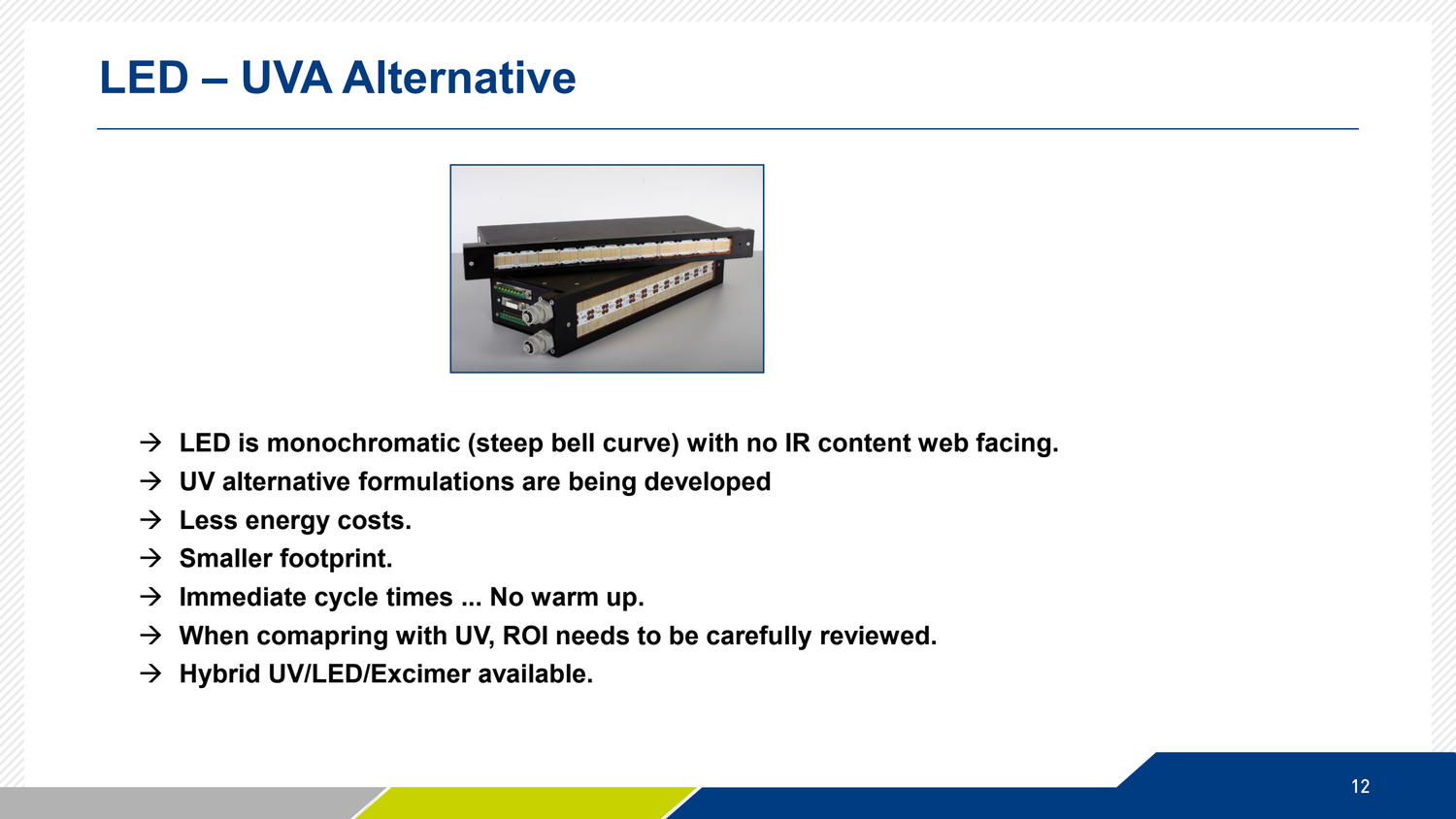#### **LED – Application Example -> Adhesive**

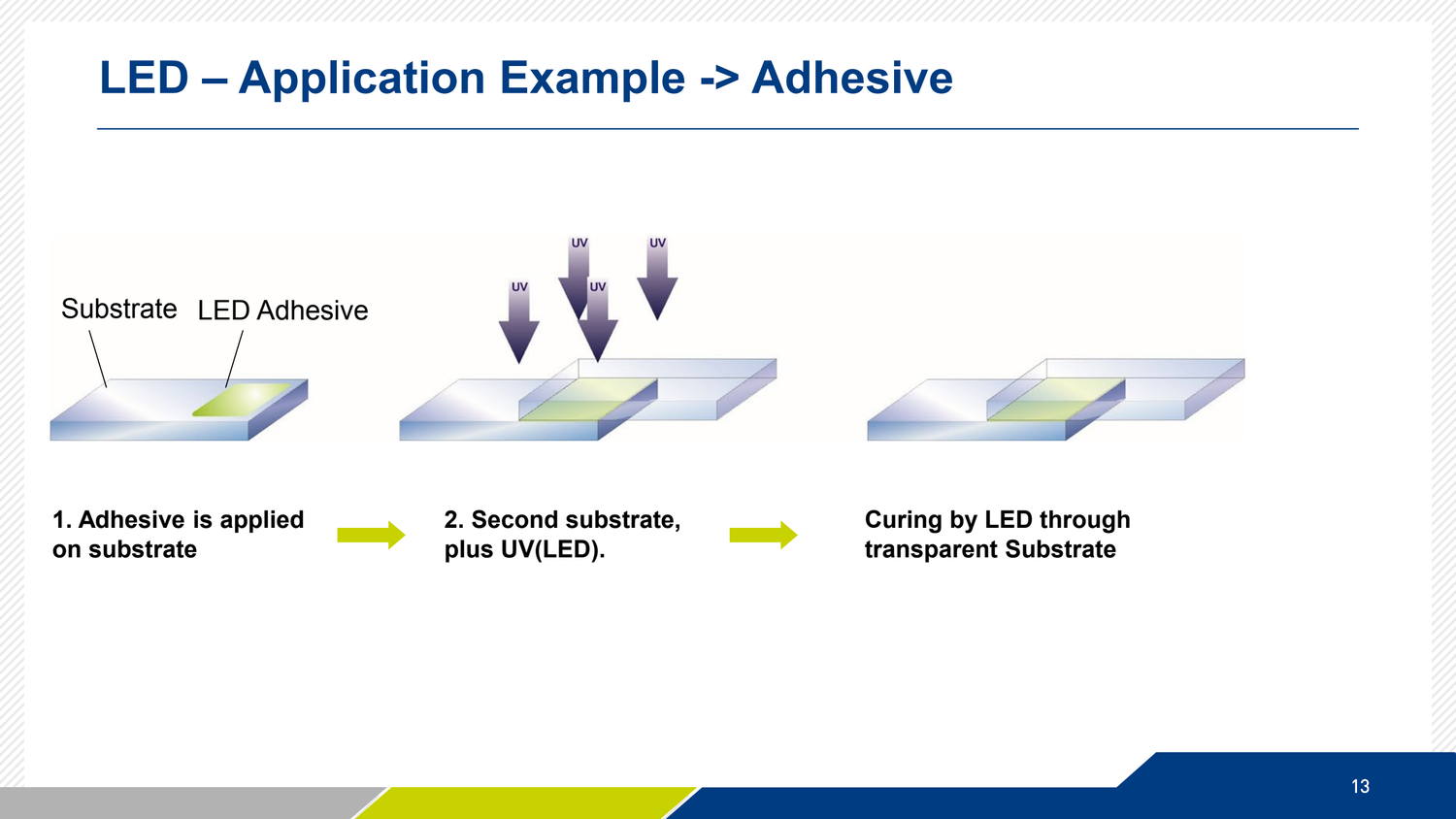## **Dose & Intensity – KEY Parameters in LED Curing**

- Intensity (Peak) in mW/cm<sup>2</sup>... this is measured at the emitting window
- Dose (energy density) in mJ/cm<sup>2</sup> ... size of window has an effect.
- Both can be measured with a radiometer (EIT Power Puck)... configured for LED.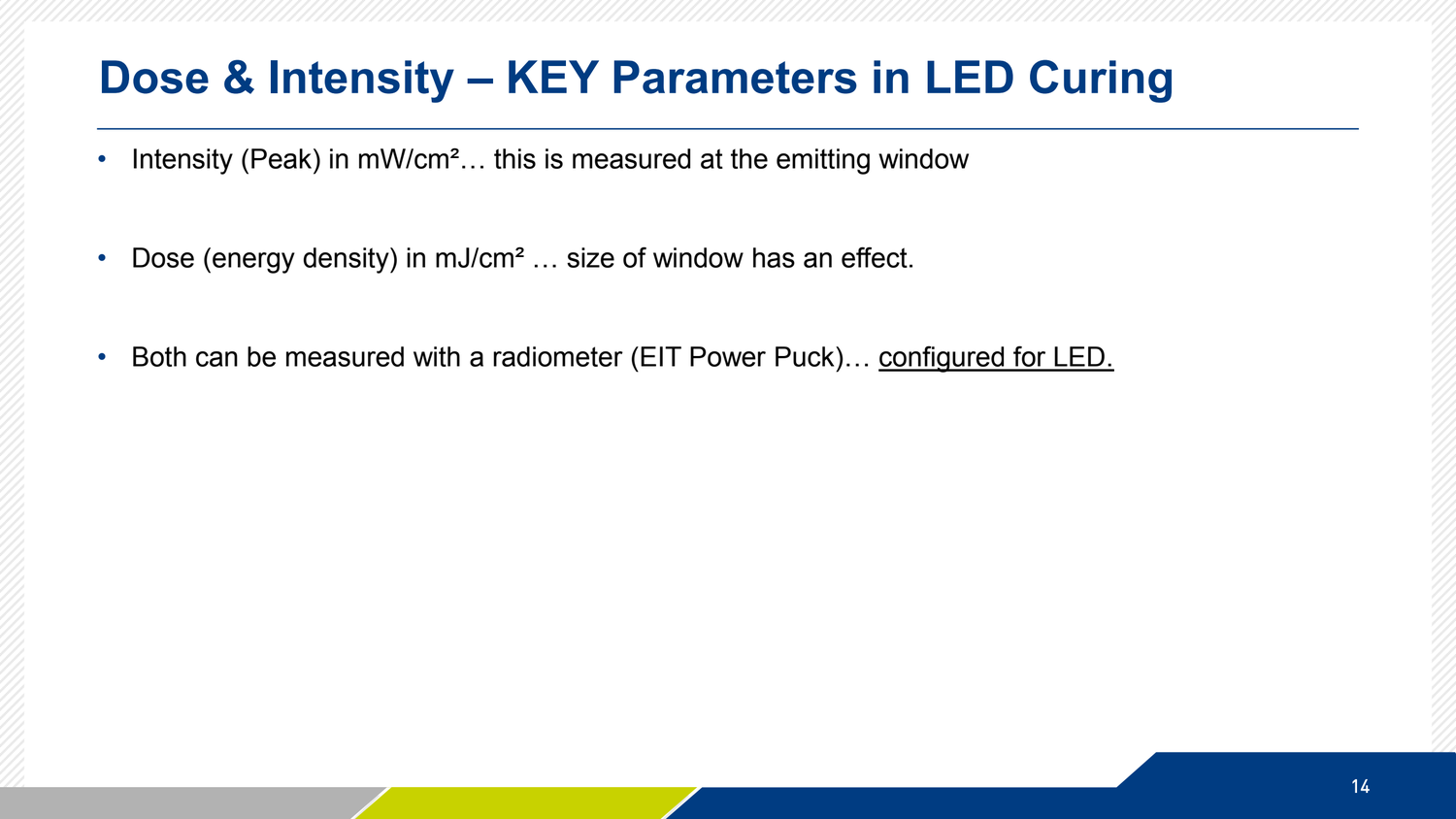#### **Excimer Technology – 172 nm**



Energy [eV]  $8,27$ 7,29 6,53 5,90 5,39 4,96 UV 250 150 230  $17$ 210 190 Wavelength [nm]

- Lamp lengths 375 2300mm
- Power output 5W/cm -> 1 kW
- Homogenity over lamp length > 95%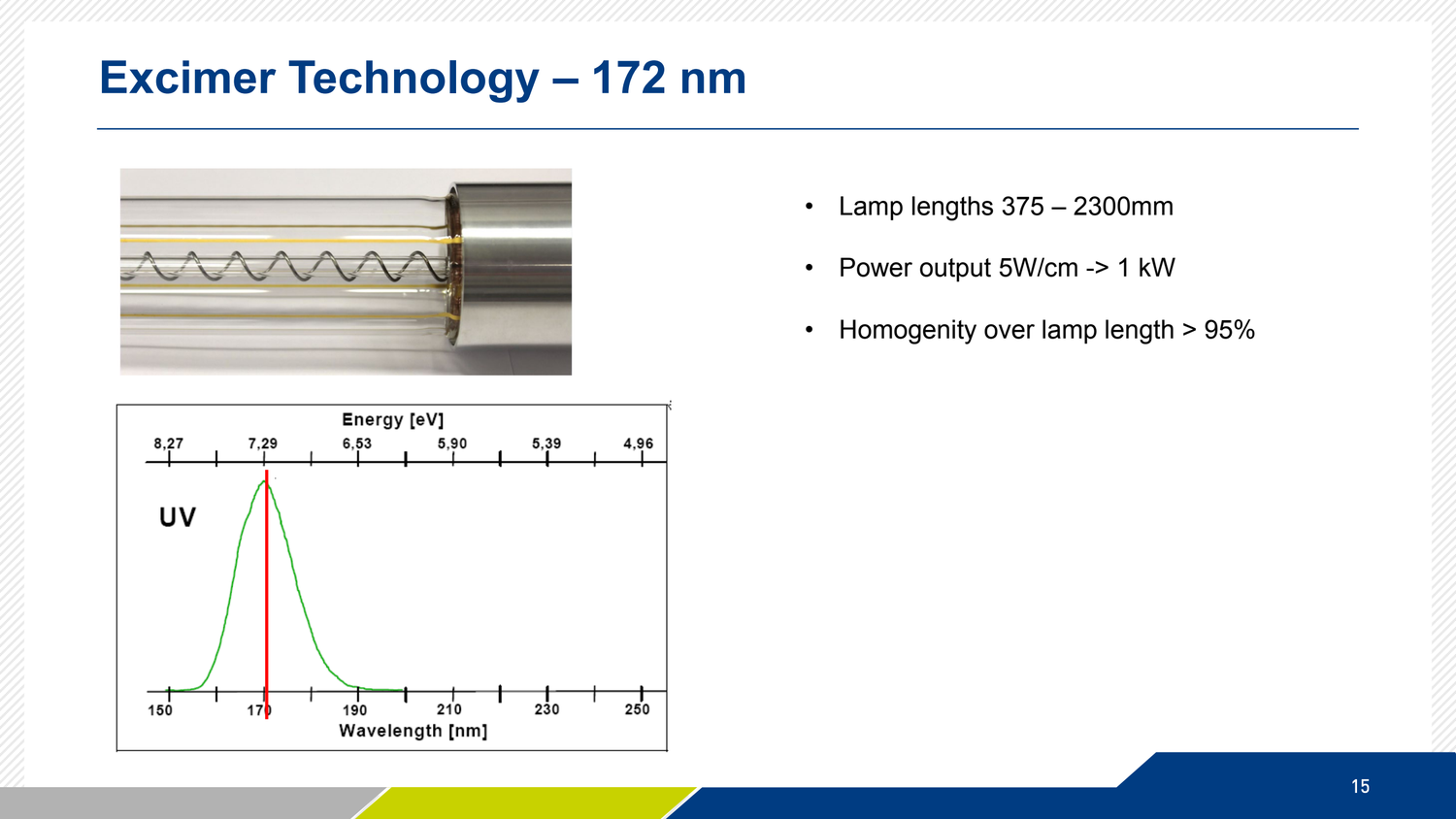#### **Excimer Application – Matt Coatings**

- Pre-curing: UV Excimer (172 nm) in inerted atmosphere
- Curing: UV medium pressure lamp (full spectrum) in inerted atmosphere (N2)
- No matting agents needed.
- Gloss level: < 5 gloss units

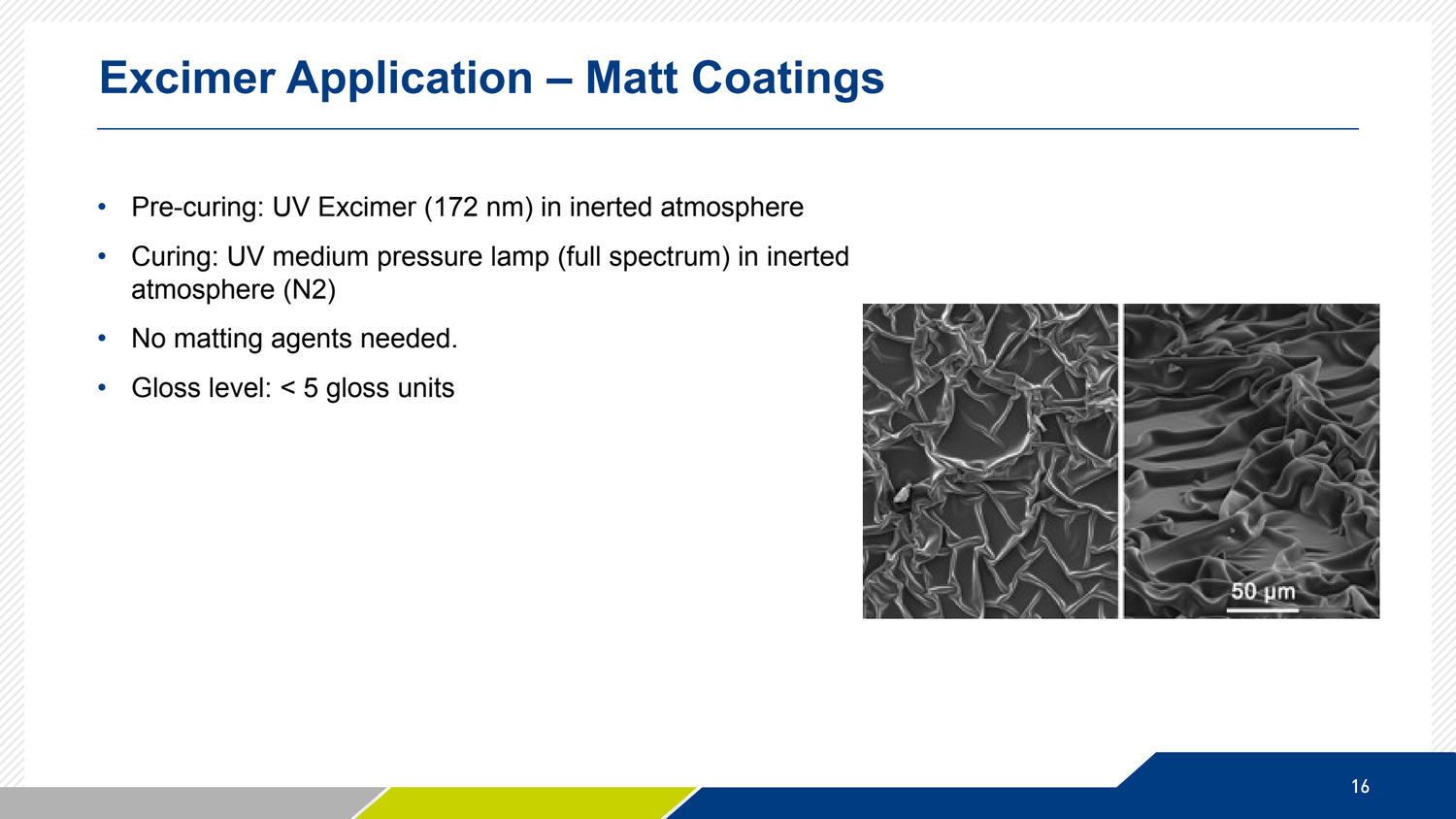# Excimer Application - Cleaning

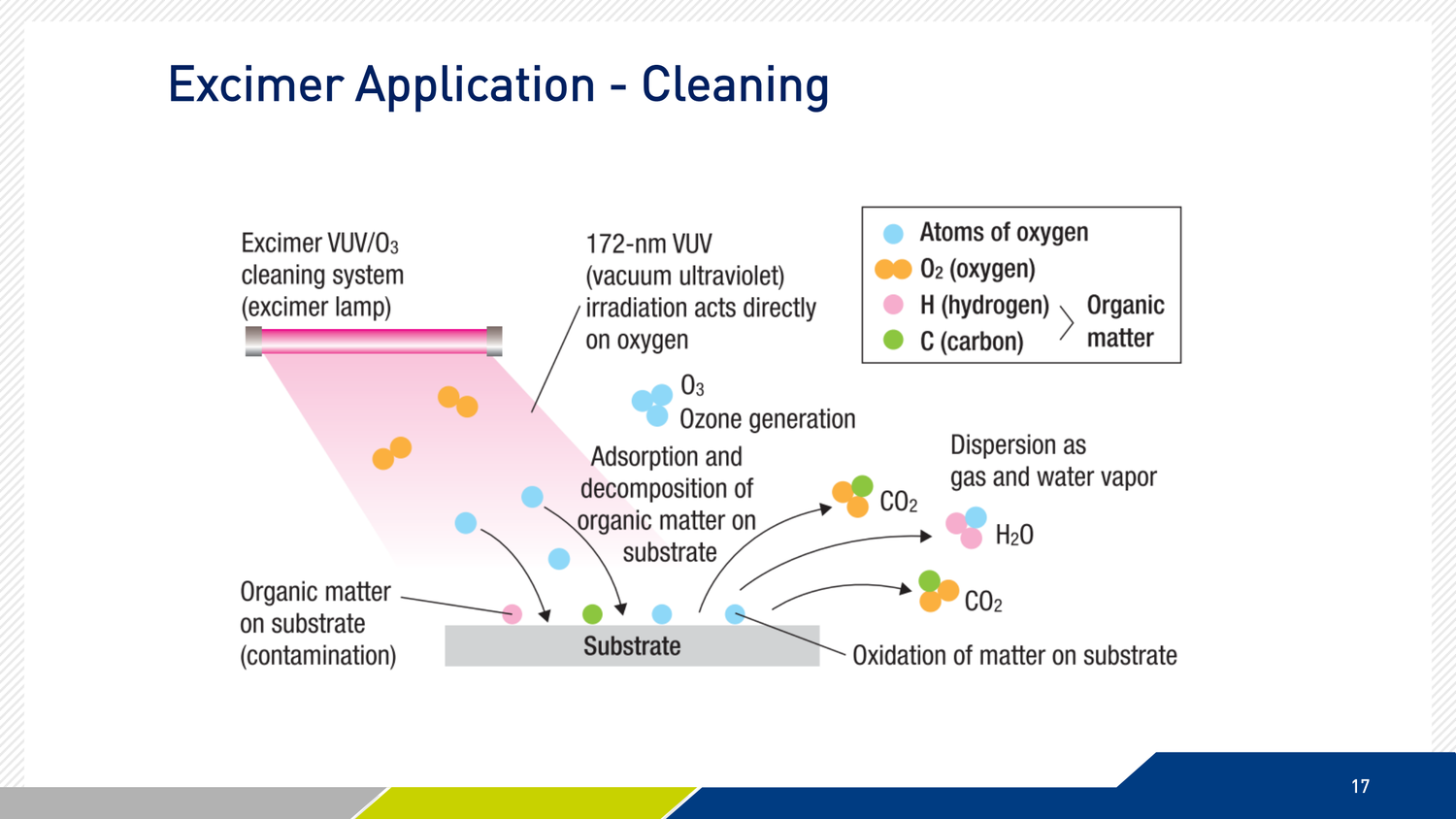#### **Hybrid Platform – Application Example: Tacho Discs.**



- Combination of excimer and UV
- Possible to add LED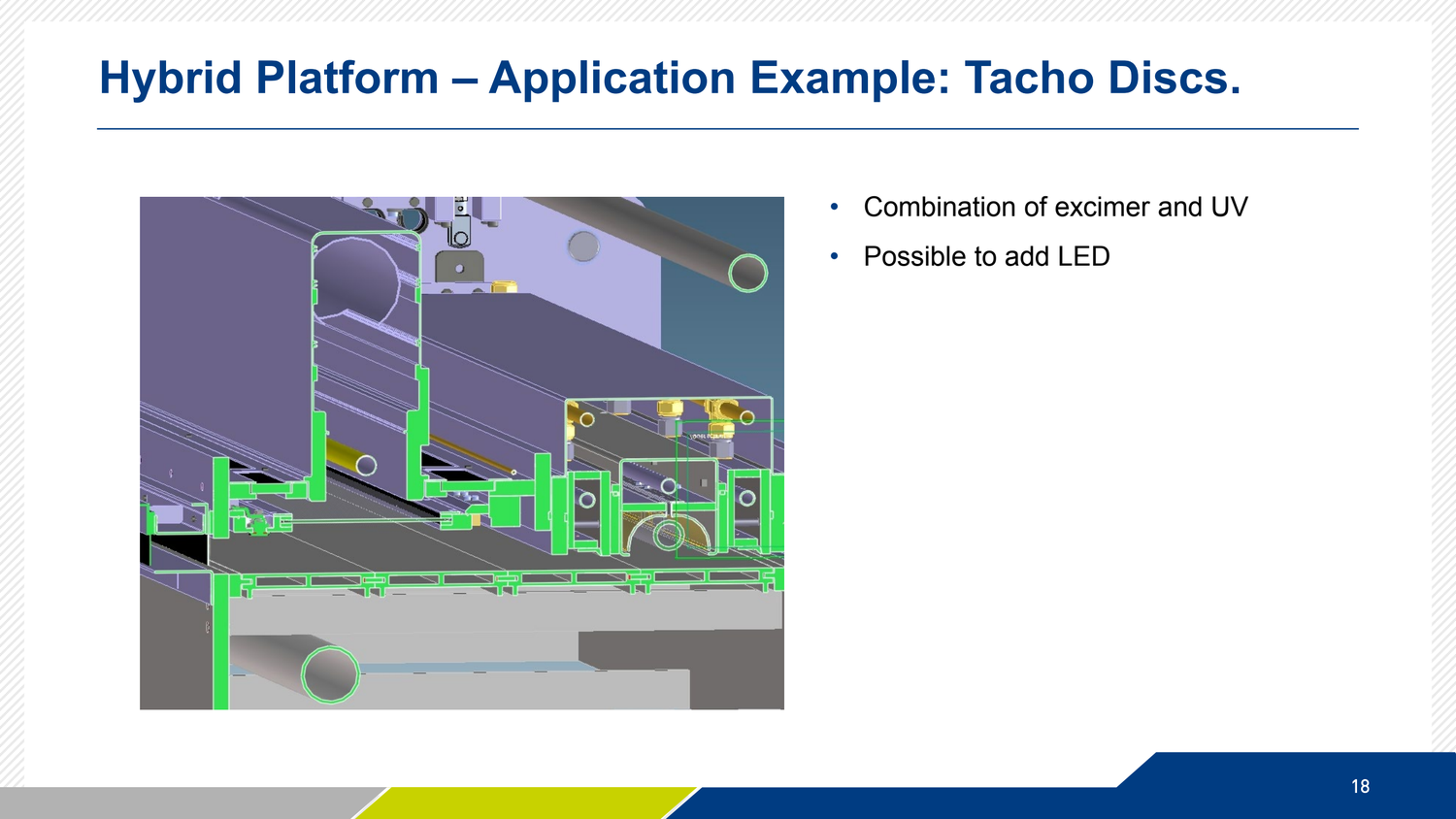$\Box$  Basic principle – combining the best properties of energy and output.

- $\Box$  In summary:
	- UV Broadband output, dopant determines band emphasis (UVC, UVB, UVA). Complex system with heat load. High output at distance.
	- LED Monochromatic output in UVA, no heat or ozone. Simple set-up. Lacks energy for surface cure. Good for through cure.
	- Excimer 172 nm only. High energy output (7.2 eV!). Requires N2. Offers alternative to complex and expensive formulation/chemistry. Also offers surface modification capability. Material needs to be close to lamp.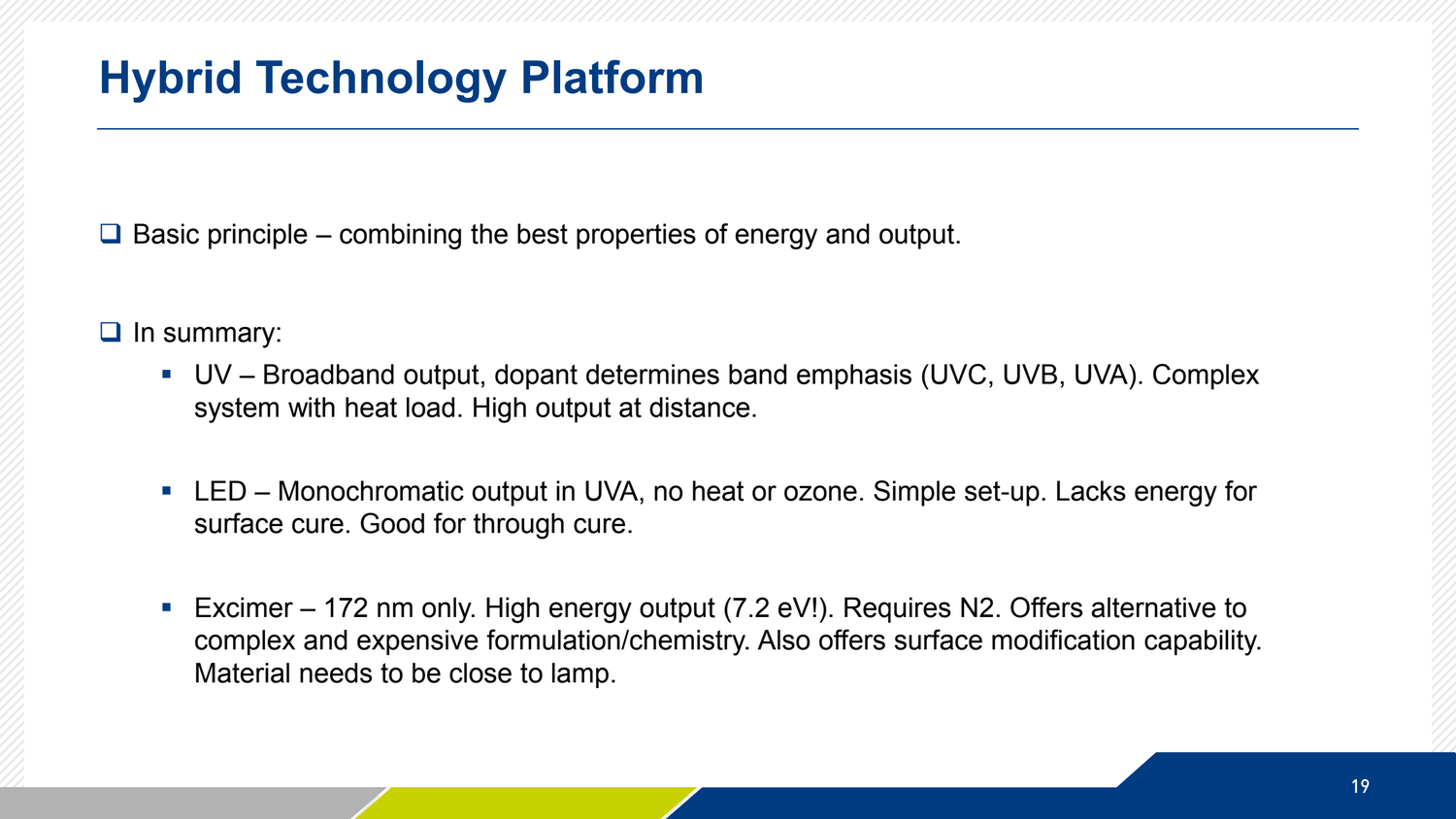#### Process Evaluation & Application Know-How

 $\rightarrow$  Process evaluation – technical compatibility.

 $\rightarrow$  Develop and advise new applications and technologies – Resources???

- Process knowledge transfer ... Training, workshops, tribal knowledge exchange, lab trials, material qualification and cure capacity, etc.
- $\rightarrow$  Application equipment, production line (NEW OR EXISTING), UV/LED/Excimer requirements ...
- $\rightarrow$  Capex and Opex, mutliple factors.

 $\rightarrow$  Transition of materials, formulation, personnel .... CULTURE!!!!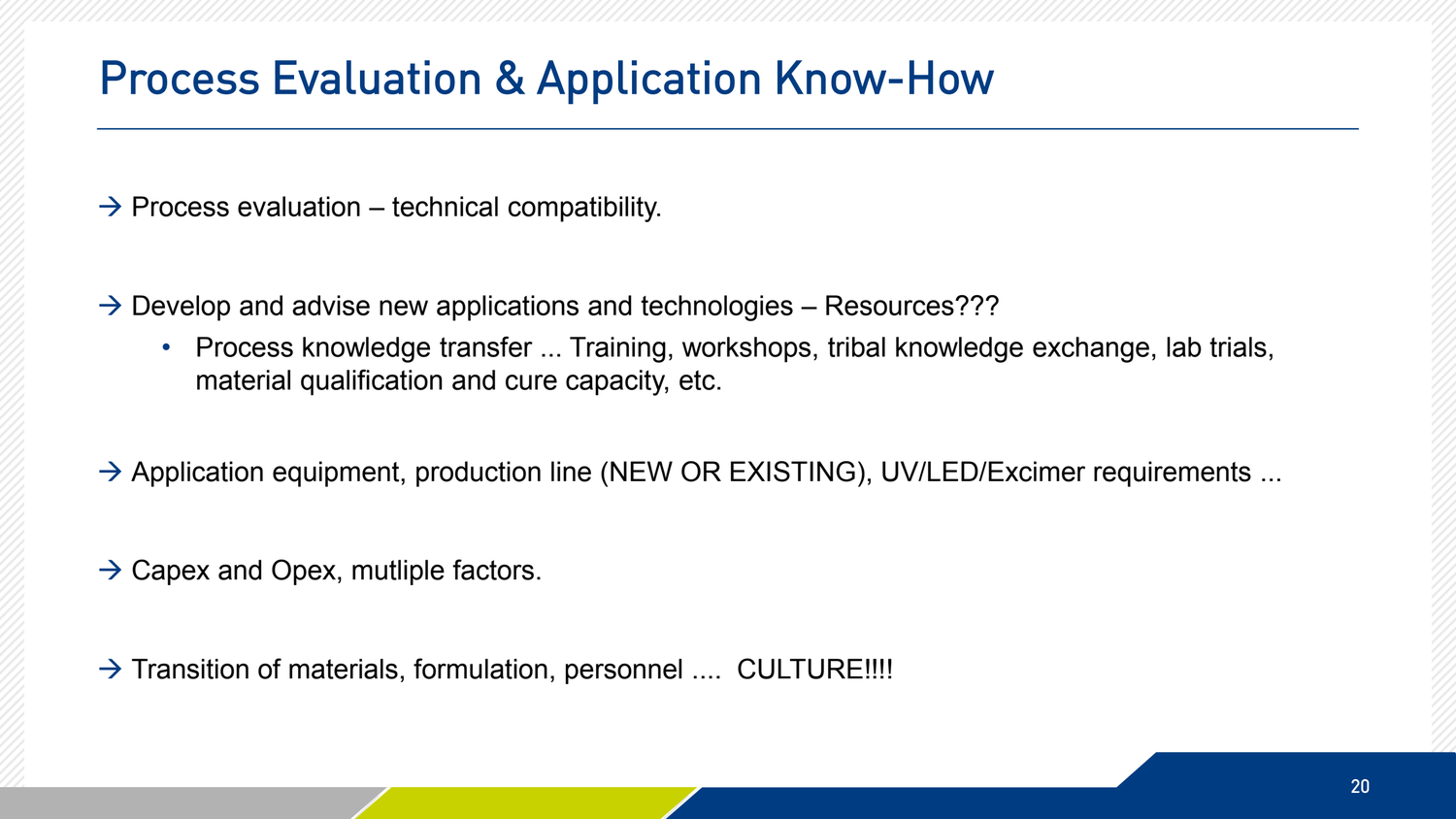# ... And Finally ...

- Over forty years of Industrial Experience with radiation curing applications and chemistries
- $\triangle$  In-house Lab with IST Specialists available for development and application trials
- Develop and advise new applications and technologies  $\Box$  Wide selection of UV and LED types, as well as HYBRID.
- ❖ Associations, collaborations and partnerships throughout industry and acamedmia Access to Knowledge!
- $\div$  **Process evaluation**
- Long term technology partner